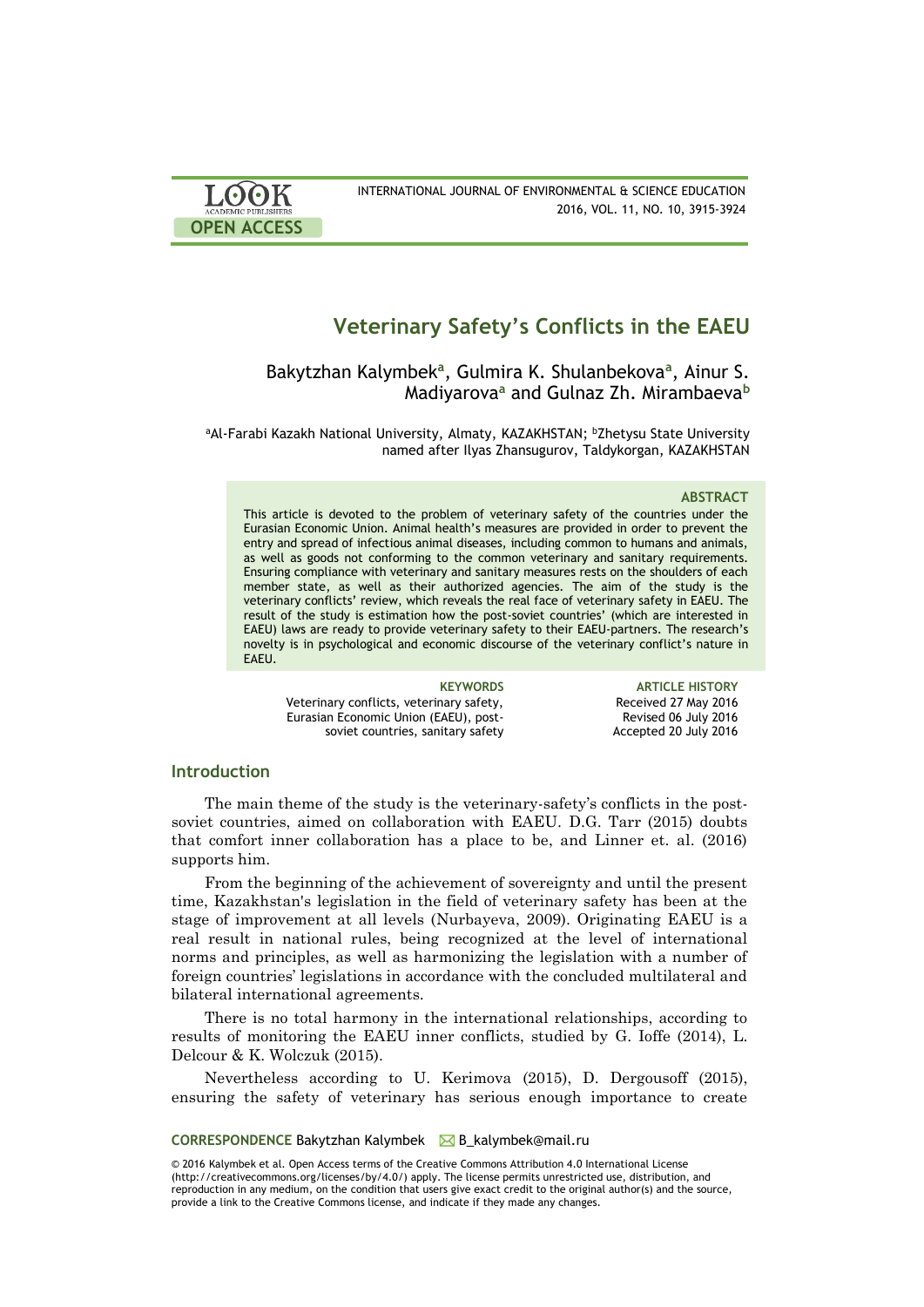favorable conditions for life and human health, the environment and natural resources.

In this regard, the study of the legal nature of the content of veterinary safety has great importance, both theoretical and practical positions.

There are no monographic studies in the legal literature on the subject, and there is no single and clear understanding of the current legislation, so we can be sure that there is a place to study.

# *Aim of the Study*

This scientific work highlights the problems of post-soviet countries, aimed to collaborate with the EAEU. The renewing legislative base of these countries provides some ways to ensure veterinary safety. Actually, the aim of the study is to detect how the developing post-soviet countries (members EAEU) facilitate the safety's control through conflicts.

# *Research Questions*

The main questions are:

1. how the sanitary conflicts in EAEU catalyzing improvements in the sphere of veterinary safety;

2. how these conflicts effect on international relations;

3. how the legislative base is ready to protect products from the sanitary problems.

# **Methods**

Research leaned on general scientific methods of knowledge, the concept of interaction of society and the nature, logical-legal methods, structural, functional, comparative and legal analysis on the basis of an integrated approach to an object of research were applied.

The study is based on scientific methods of cognition, the concept of interaction between society and nature.

#### **Results**

Ensuring veterinary safety is one of the main development's priorities of EAEU agro-industrial complex. Humanity in conditionals of global overpopulation should pay more attention to agrarian countries, such as member EAEU, because their products may save the human's life in extraordinary situation.

The only organization that has reached the highest level of integration compared with all other groups in the former Soviet space is the EAEU project, which was proposed in 1994 by Kazakh President Nazarbayev.

In developing the concept of integration of post-Soviet states the participants of EAEU countries took into account international experience in the development and economic integration organizations, in particular, the experience of the European Union (EU).

The sanitary conflicts in EAEU catalyzing improvements in the sphere of veterinary safety. The consequences of these conflicts are economic, thereof the exporter is interested in correction his sanitary norms until the exporter likes it.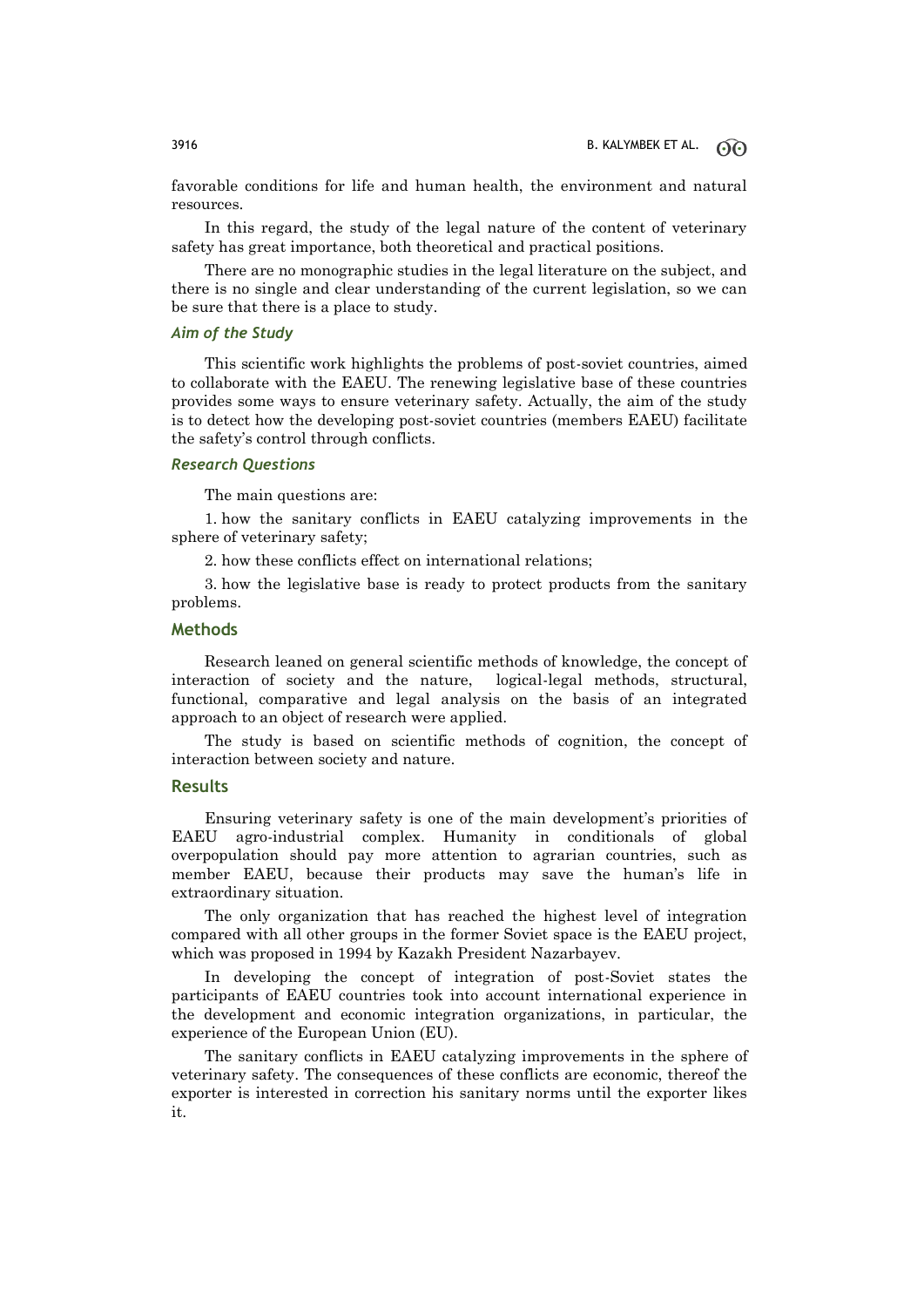However, these conflicts exactly effect on international relations in case of economic overreactions (as it happened with Russia and Belarus).

Moreover, the legislative base is hypothetically ready to protect products from the sanitary problems because of economic reasons. Nevertheless, it is necessary to notice that it is not always practically ready (because EAEU countries are developing and their legislative base often cannot be sufficient to provide perfect product).

Furthermore, the developing post-soviet countries (members EAEU) facilitate the safety's control through conflict as a stress-method of economy's stimulation.

Eurasian Economic Union, the Union of the Republic of Kazakhstan, the Republic of Belarus and the Russian Federation intend to engage in a coordinated agrarian policy. This policy will ensure a balanced development of production and markets for agricultural products and food, fair competition, including equal access to the common agricultural market, as well as harmonization of the requirements related to the handling of agricultural products and foodstuffs.

## **Discussion and Conclusion**

Veterinary science is an area of special scientific knowledge and practical activities aimed at the study of diseases and food poisoning (losses) of animals, their prevention, diagnosis, treatment and elimination, ensuring that objects comply with the state veterinary and sanitary control requirements of the legislation in the field of veterinary science, as well as protection of the public from diseases common to animals and humans.

However, things changed from July 2010, when customs procedures in Belarus, Kazakhstan and Russia were harmonized, including here a "stricter implementation of rules of origin for goods imported to Kazakshtan, veterinary and phytosanitary controls, control over quantities of goods by individuals" (Mogilevskij, 2012a), tampering with informal trade in the region, which had long been an important source of revenue for poor residents. Finally, in July 2011, the customs moved to the external borders of the Customs Union, making informal cross-border trade even more difficult, even though on the positive side it reduced shipping time and costs (Mogilevskij, 2012a).

This scientist also looks into the processes retrospectivelly: in 2006, Belarus, Kazakhstan and Russia, aiming at improving their trade relations, opted for "a full-fledged customs union" (Mogilevskij, 2012b).

But one key aspect that has been emphasized in the literature is that customs unions are less desirable than non-discriminatory trade liberalization, since the latter does not involve trade diversion (Pomfret, 2014).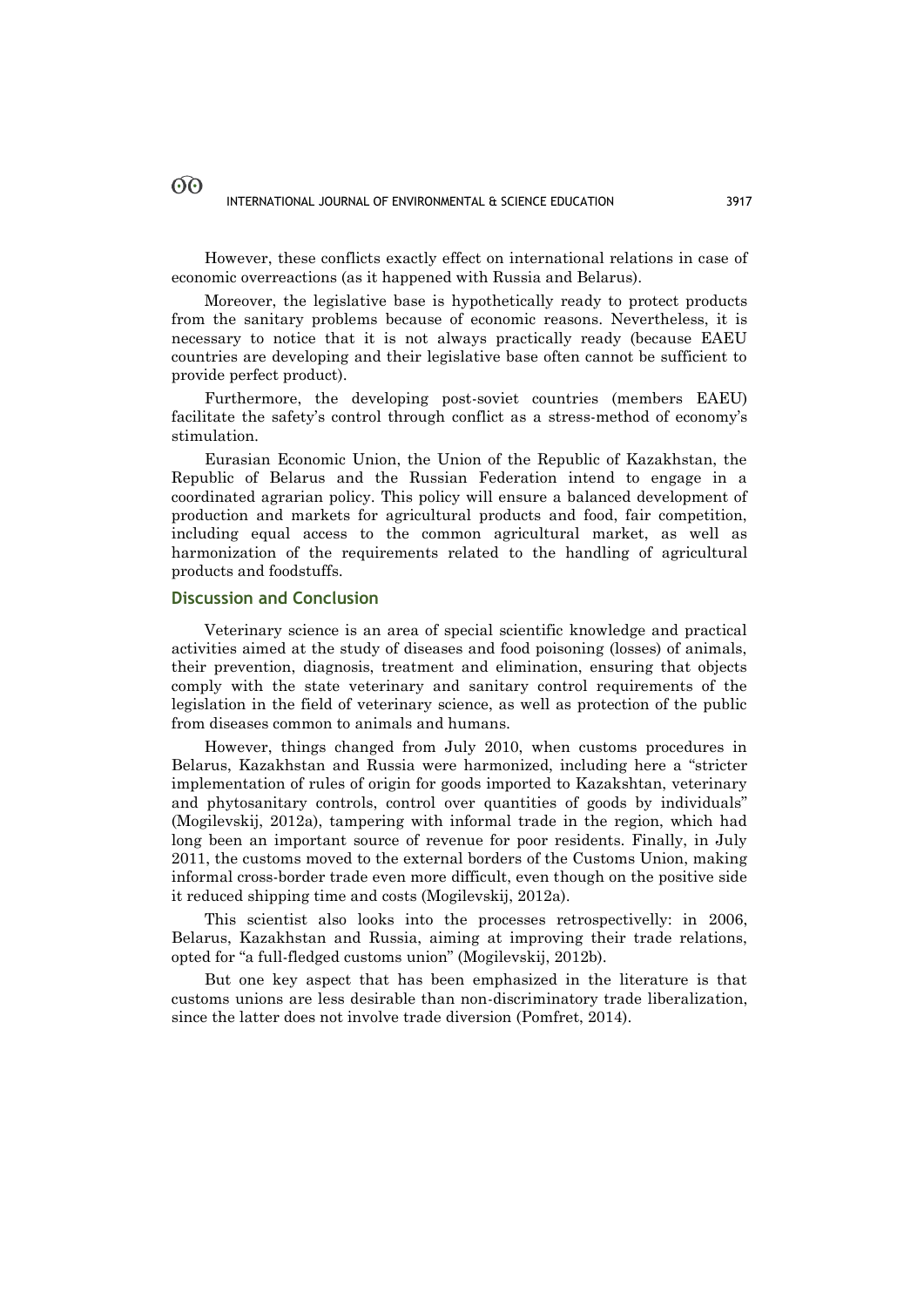Moreover, G. Ioffe (2014) notes that following the annexation of Crimea and the conflict in Eastern Ukraine, Western countries or regions, including the European Union, imposed sanctions on Russian imports. In response, the Russian Federation imposed "counter-sanctions" on a range of agricultural and food products from Western countries. Belarus and Kazakhstan, however, refused to go along with the counter-sanctions. Thus, the ban on imports of the products under counter-sanctions represent a serious breach in the Customs Union, which, in principle, should apply a common external trade policy in all respects to third countries. The breach has been seriously exacerbated by what the Russian government perceives as direct export of Western products to Russia through Belarus. It is alleged that Belarussian exporters import Western products and ostensibly transport them through Russia for sale in Kazakhstan; but, the goods are sold, en route, in Russia. Russian sources accuse Belarus of repackaging meat from the European Union and reselling Norwegian salmon. In response, Russia has found that exports from Belarus of these products are not safe for human consumption, so their import was banned.

R. Black and I. Kireeva (2014) have found that "GOST based systems of the Russian Federation... impose serious constraints on the competitiveness of production... Consequently, sanitary and phytosanitary measures [that are] not based on risk assessment and science, may become barriers to trade, as is illustrated by the case studies on the fisheries sector..." Legislation in Russia, Belarus and Kazakhstan calls for conversion to European Union technical regulations and to voluntary standards where no health and safety problem exists; but this is happening very slowly in all three countries.

Years later, in 2015, these scientists also consider that there is a discussion of the key issues about SPS measures and trade in the CU that were raised in the introduction. It is intended that this will provide the legal/regulatory background for economic analysis of trade in food and other agricultural products within the CU and between the CU and third countries.

Adelin A. Dumitru (2015) conceives that Eurasian Union has the potential to be a game-changer for the region, for better or for worse.

D.G. Tarr (2015) prefers to look into the inner conflicts in EAEU. Further to the discussion above on the trade conflict between Russia and Belarus, in December 2014, Russia declared that Belarusian meat and dairy products contain antibiotics, salmonella and listeria. Russia imposed an import ban on these products. Belarussian authorities failed to confirm these findings, and responded by increasing customs checks on Russian vehicles entering their territory, arguing this is a smuggling prevention action. On February 6, 2015, Russia allowed the import of frozen and chilled beef from seven enterprises from Belarus, but products from some other companies remained banned from exporting to Russia. On February 10, 2015, Russia's Federal Service for Veterinary and Phytosanitary Surveillance (Rosselkhoznadzor) found bacteria in partly salted salmon delivered from Belarus. This product was banned from the Russian market. So, we can see that Russia and Belarus can have mutual claims.

Furthermore, L. Delcour & K. Wolczuk (2015) notice that although Armenia initially ruled out membership in the Eurasian project, Russia gradually forced Armenia to reverse its decision. Although closer empirical scrutiny would be required to ascertain the degree to which EU rules are effectively implemented, the introduction of EU food safety standards in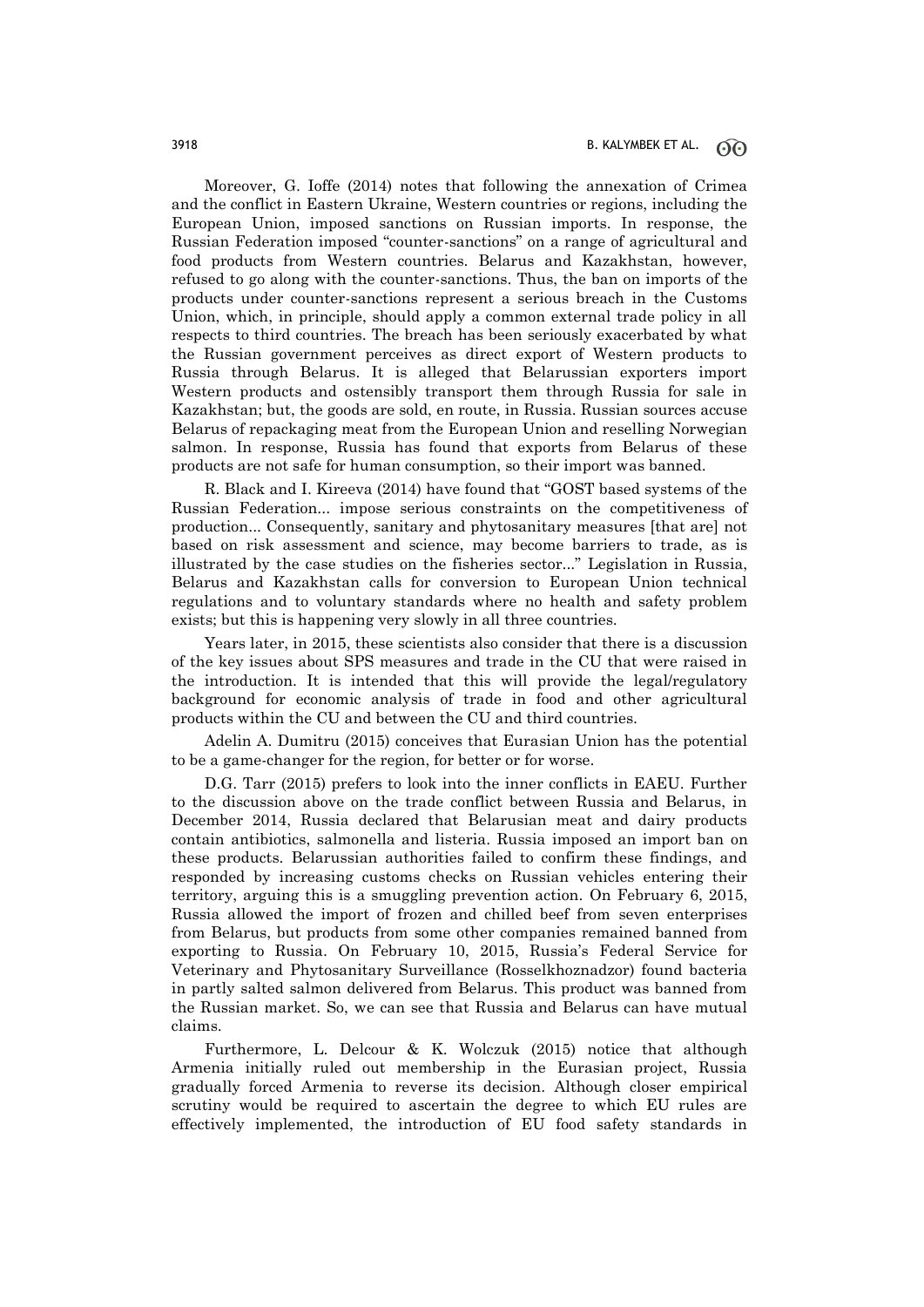Armenian food-producing companies indicates that the country has started applying EU templates. In April 2013, the country signed a memorandum of understanding with the Eurasian Economic Commission, which was still vague and lacked any binding obligations. Yet on 3 September 2013, President Sargsyan suddenly announced his country's intention to join the ECU, stating that 'participating in one military security structure [CSTO] makes it unfeasible and inefficient to stay away from the relevant geo-economic area'. The role of Russia in guaranteeing the country's security was key in Armenia's decision on accession to the Russian-led Single Economic Space. Russia's use of security vulnerability (e.g. arms sales to Azerbaijan) forced Armenia to reject EU's offer of deep economic integration even though negotiations had been completed a few weeks earlier. The highly centralised decision-making system in Armenia helps explain this volte-face. The decision to engage in Eurasian integration was taken by the president without any domestic deliberations and took the Armenian elites, society as well as the EU itself by surprise.

N. Africa (2015) makes an accent on role of Russian leader too.

A. Dumitru (2015) assures that taking advantage of a still underdeveloped human capital potential will play a significant role in the future evolution of the countries in the region.

According to Agreement on the Application of Sanitary and Phytosanitary Measures of WTO (2007), B. Nurbayeva (2009), Y.S. Ayanbayev, Z.T. Sairambayeva & S.Z. Aidarbayev (2015), M. Essenbayev (2015), U. Kerimova (2015) consist on the main existing problems. Which are the ensuring the safety of food and other commodity groups, the health of people, animals and plants, scientific substantiation and balanced assessment of the risks, the proportionality of restrictive measures. The efforts in the question of solving these problems in the Customs Union, in the Common Economic Space and in particular in the Republic of Kazakhstan are needed to be done.

D. Dergousoff (2015) and C. Putz (2015) study the role of Kyrgyzstan in EAEU, and conclude that there are the profits for this developing country.

Also, J.D. Linnell (2015) notices what formerly political alliances are being reborn as newly emerging economic alliances, as in the case of the Eurasian Customs Union and the importance of Central Asia as a hotspot for the conservation of large herbivore migrations is being increasingly recognized.

Discussion athough bases on Constitution of Republic of Kazakhstan (1995), which has established legal framework for the veterinary safety. One can distinguish three main blocks of rules relating to this sphere:

1) the rights and freedoms of citizens in the field of veterinary business;

2) the right of ownership and other property rights;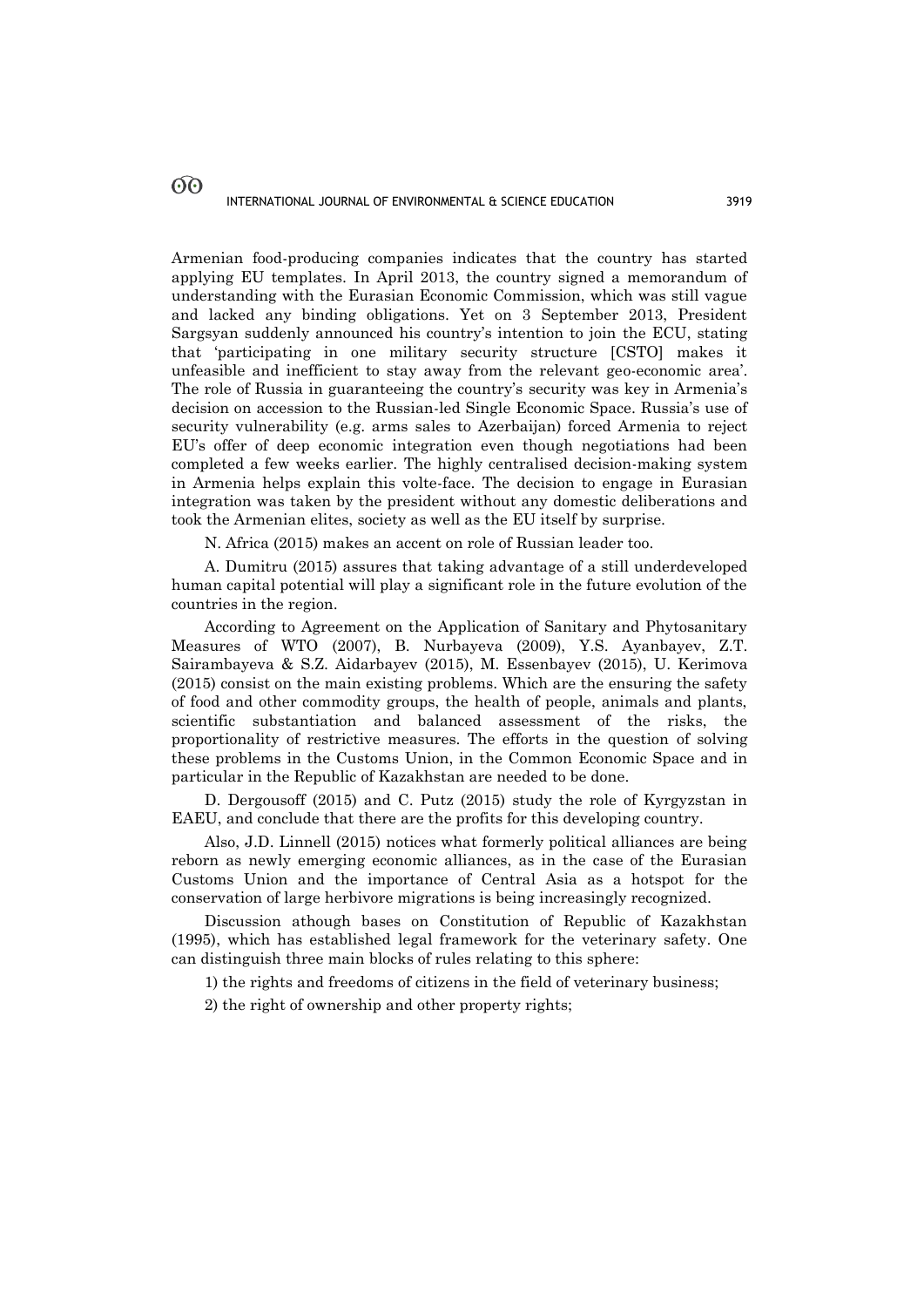3) the purpose of the state in providing favorable conditions for human life and health.

Providing veterinary-sanitary and phytosanitary safety is one of the main priorities of the agro industrial complex. In the definition of agriculture, which is given in the law "On State Regulation of agricultural and rural development," the emphasis is on security in the areas of production, processing, storage, and transportation, processing and marketing of agriculture, fisheries and food industry, related industries veterinary and sanitary and phytosanitary security.

These legislative priorities are stated in paragraph 2 of Art. 13 of the Law, which states that in order to meet the quality and safety of agricultural products to the international requirements, the state does the following activities:

1) A veterinary and phytosanitary control in accordance with the legislation of the Republic of Kazakhstan;

2) prevention, diagnosis and eradication of contagious animal diseases on the list approved by the Government of the Republic of Kazakhstan, on the authorized body in the field of agriculture;

3) organization of public items artificial insemination of animals, harvesting of animal products and raw materials, agricultural areas for slaughtering animals, burial grounds, special storage (burial), pesticides and their containers;

4) veterinary measures aimed at protecting the territory of the Republic of Kazakhstan and prevention of the spread of diseases common to animals and humans;

5) phytosanitary measures aimed at preventing the spread of harmful and dangerous pests, protection of the territory of the Republic of Kazakhstan from quarantine facilities as well as on the identification, localization and liquidation of the centers of their distribution;

6) damages suffered by the subjects of agro-industrial complex as a result of the seizure and destruction of animals, products and raw materials of animal origin pose a threat to animal and human health.

The system of the State Veterinary Service included: republic governing agency of veterinary management; local veterinary service; veterinary research organizations; republican, regional and district veterinary laboratories; Republican expedition to combat animal diseases; regional, district and city veterinary medical organizations; ant epizootic expedition teams and control of brucellosis and tuberculosis; service of veterinary supervision at the state border and transport; other organizations of veterinary and animal health profile, subordinate to the government agencies veterinary management. Along with this, the ministries and agencies were entitled to create their departmental veterinary services.

In order to ensure animal health safety the Ministry of Agriculture conducts systematic transformations, allowing to build the veterinary service. This allowed the provision of new forms of public support: in the form of free issue of ear tags and vetpassport for farm animals and veterinary certificates, compensation cost to pet owners for neutralized animals, raw materials and products of animal origin.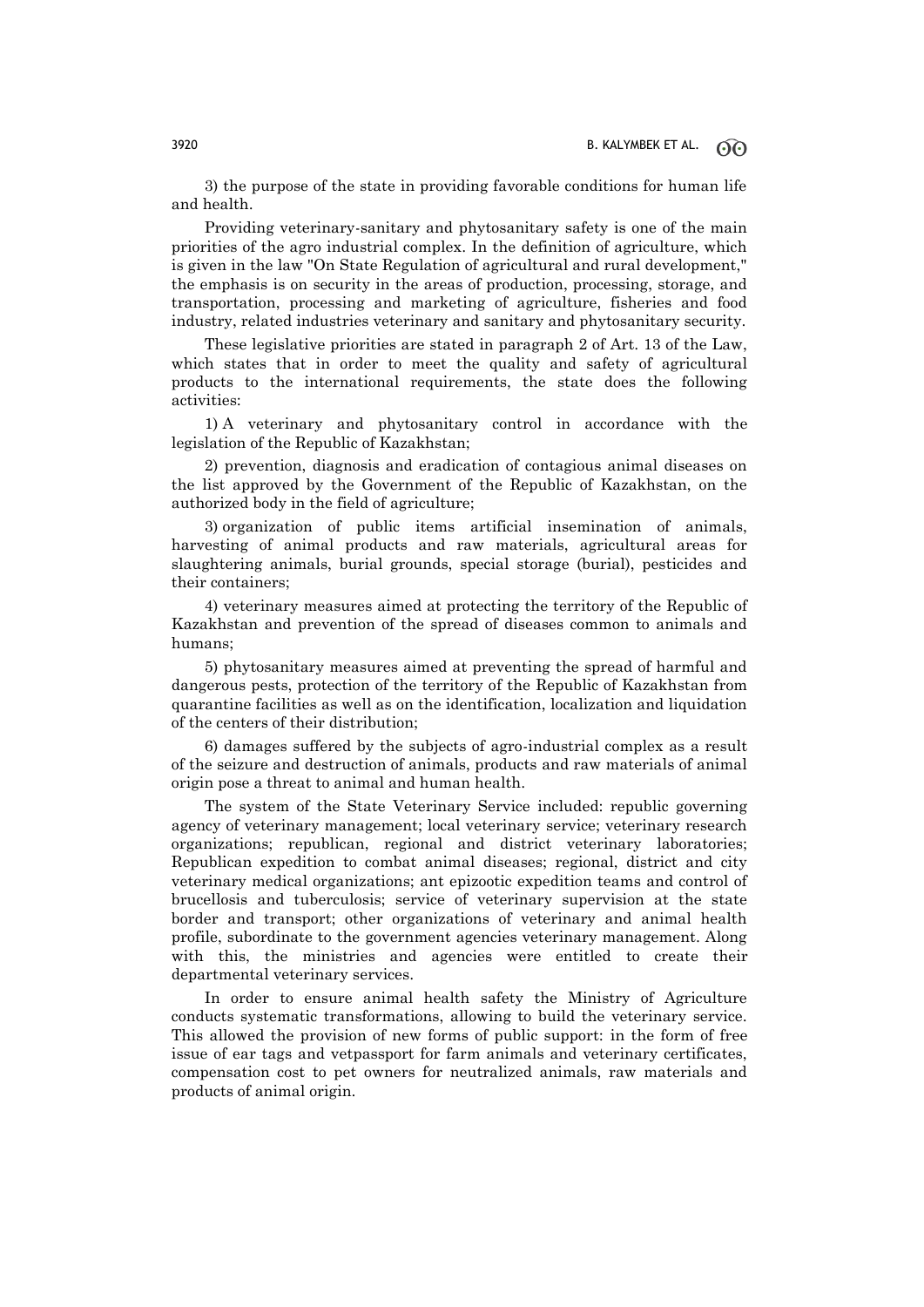To maintain a database, the processing center for animal identification was created. Since 2015 it is planned to implement a centralized supply of ear tags through the center and create the republican stock.

Moreover, requirements to quality of veterinary drugs were toughened along with a gradual annual increase of used veterinary drugs in proportion, the production of which meets international standards. In addition, there was an increase in control over the transportation, storage and use of veterinary drugs by requiring each party and package of veterinary drugs to include temperature indicators.

EAEU is based on the concept of mutually beneficial and effective trade and economic cooperation to achieve the goals, objectives and prospects for sustainable development of post-Soviet states. The document provided organizational and legal instruments for implementation of the agreements reached, monitoring system for the implementation of decisions.

At the present stage, it is important to consider that most of the economic plans of the EAEU will not only depend not on the degree of interest in cooperation, but also on the real possibilities of economic integration. Significant differences in the levels of socio-economic development, economic structure, geographical remoteness of the States of the Community and the high transport tariffs, a complex socio-political situation in individual states require careful study combining perspectives of the objectives of their close economic cooperation within the EAEU.

Among the main areas of intergovernmental cooperation in the field of agriculture are forecasting, state support of agriculture, a common agricultural market regulation, uniform requirements for the production and circulation of products, development of export of agricultural products and foodstuffs, scientific and innovative development of agriculture, its integrated information software.

When conducting a coherent agricultural policy, Member States will take into account the special nature of agriculture, not only due to industrial, economic, but also social significance industry, structural and climatic differences between regions and territories included in the union countries.

A separate section of the agreement on the establishment of the Eurasian Economic Union is dedicated to health, animal health, quarantine and phytosanitary measures. Thus, Article 58 provides for the veterinary and sanitary measures.

In order to prevent the entry and spread of infectious animal diseases, including common to humans and animals, and goods not conforming to a unified veterinary (veterinary-sanitary) requirements for veterinary checks are carried out after the controlled veterinary inspection of goods, including goods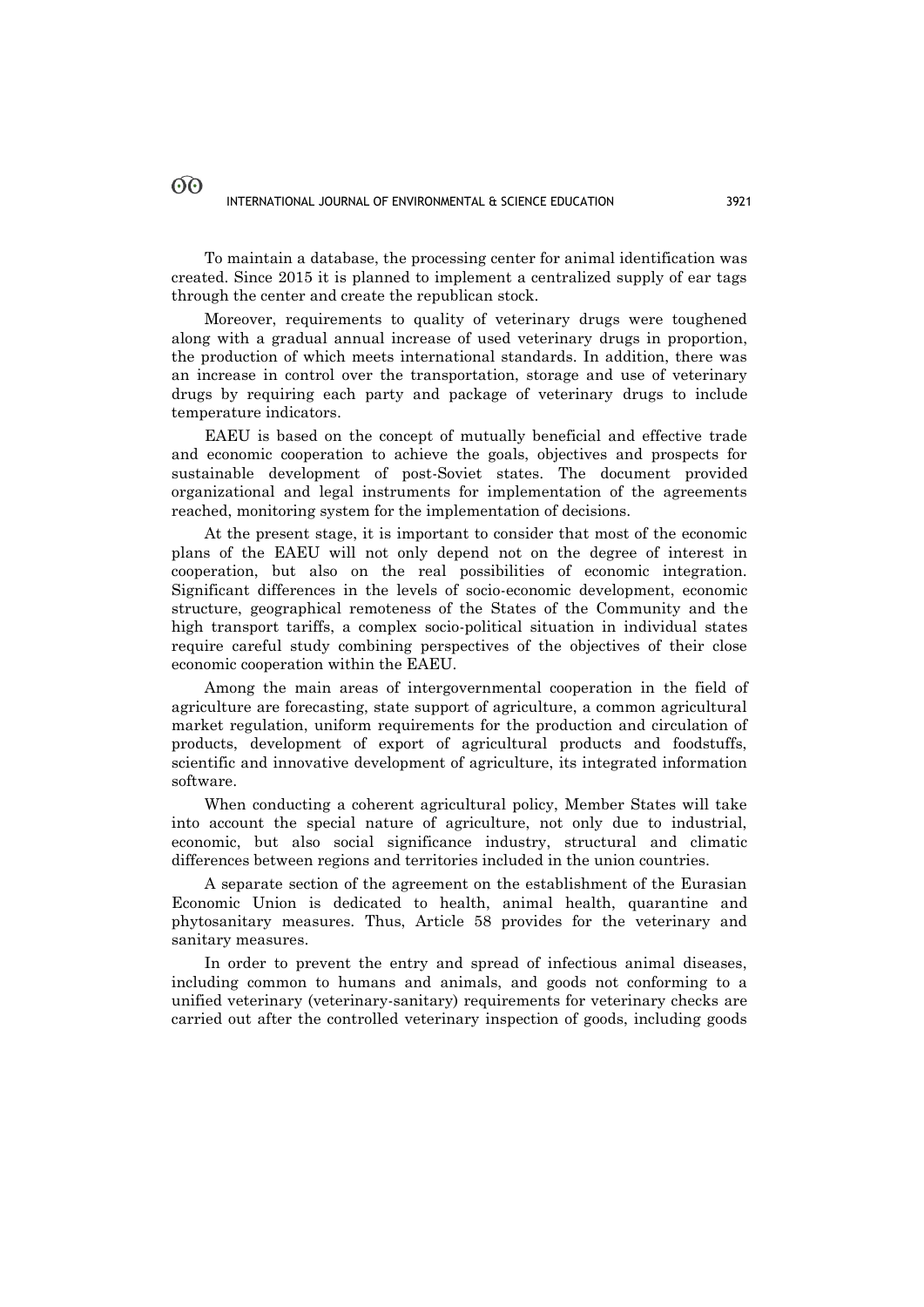for personal use, and also for objects subject to veterinary control in accordance with the acts of the Commission.

Basic principle in providing security of controlled veterinary inspection of goods in their production, processing, transportation and (or) storage in third countries is an audit of foreign official surveillance.

Authorized bodies in the veterinary field conduct audits of foreign official surveillance and inspection (inspection) of objects subject to veterinary inspection, in accordance with the regulations of the Commission.

Also, Member States have the right to develop and implement temporary veterinary requirements and measures in the case of official information from relevant international organizations, Member States and from third countries, about the deterioration of the epizootic situation in the territories of third countries or Member States. In the case of the above information, but in the absence of sufficient scientific evidence or the impossibility of its representation in the proper time, the Member States may take urgent veterinary-sanitary measures.

# **Implications and Recommendations**

The scientific value of the study consists of psychological and economical discourses, which are the main membership's reasons of studied union. As we can see, conflicts are an integral part of EAEU members' international selfestablishment. Also, the veterinary requirements are aimed to be higher, realizing the economic potential of the developing agrarian countries. Studying of the legal nature and the maintenance of veterinary safety has huge value, both theoretical and practical.

Unified veterinary (veterinary-sanitary) requirements are applied to the goods and objects, which are subject to veterinary control (supervision). The list of goods that are subject to veterinary inspection, are approved by the Commission, created within the framework of the EAEU.

The Republic of Kazakhstan as an originator of EAEU is an agricultural state. One of the problems of agricultural development in Kazakhstan remains the problem of providing veterinary safety. Development of the system of veterinary safety is constrained by a number of factors. The existing infrastructure does not provide the proper level of veterinary safety; veterinary organizations (utilities state enterprises, regional and district veterinary laboratories) are not properly equipped with all necessary equipment.

Currently EAEU is an emerging economic system with enormous economic potential, significant sphere of geopolitical influence and real prospects of development, important for each member of the Community. However, the formation of the Eurasian Economic Union is a complex and lengthy process. For the efficient operation of any economic integration association it must be included into the global economic system, which is impossible, especially without a functioning within the WTO. It will take some time, but will provide an opportunity for each country to realize themselves and integrate associations in general as equal participants in the regional and global economic cooperation.

In the first place, the accession of the Republic of Kazakhstan requires improving the veterinary legislation of the Republic of Kazakhstan. New legal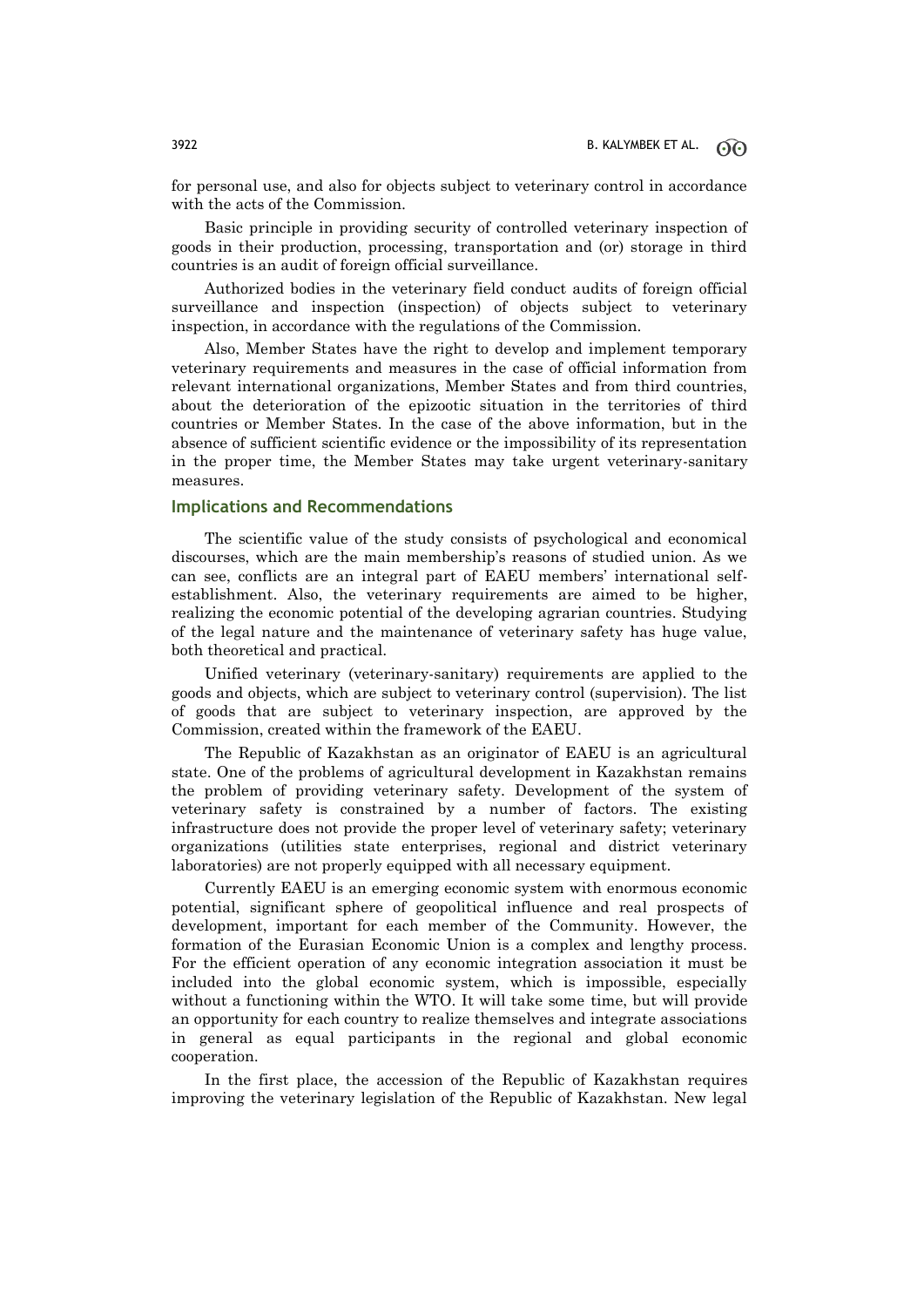levers must not only strengthen veterinary control, but also to improve the veterinary infrastructure in all rural settlements.

This theme may be developed in global discourse, which may highlighten the geopolitical situation with the unions in the whole world, and veterinary norms in this case may be considered as comparative factor.

## **Disclosure statement**

No potential conflict of interest was reported by the authors.

## **Notes on contributors**

**Bakytzhan Kalymbek** is a PhD, Associate Professor of Customs, Finance and Ecology Law Department at Al-Farabi Kazakh National University, Almaty, Kazakhstan.

**Gulmira K. Shulanbekova** is a Lecturer of Customs, Finance and Ecology Law Department at Al-Farabi Kazakh National University, Almaty, Kazakhstan.

**Ainur S. Madiyarova** is a PhD, Associate Professor of Customs, Finance and Ecology Law Department at Al-Farabi Kazakh National University, Almaty, Kazakhstan.

**Gulnaz Zh. Mirambaeva** is a Lecturer of State and Civil Law Disciplines Department at Zhetysu State University named after Ilyas Zhansugurov, Taldykorgan, Kazakhstan.

## **References**

Africa N. (2015). Russia and Eurasia. *Strategic Survey, 115(1)*, 112-118.

- Agreement on the Application of Sanitary and Phytosanitary Measures of WTO, adopted in April, 15, 1994. (2007). The Legal Texts. *The Results of the Uruguay Round of Multilateral Trade Negotiations, 13*, 59-72.
- Ayanbayev, Y. S., Sairambayeva, Z. T. & Aidarbayev, S. Z. (2015). Sanitary and Veterinary Regulations of Pesticides Use: Unternational Law and Its Significance for the Republic of Kazakhstan. *Asian Social Science, 11(19)*, 31-35.
- Black, R. & Kireeva, I. (2014). "Sanitary and veterinary hygiene requirements for imports of fish and fishery products into Russia — the tensions between regional integration and globalization. *ERA Forum, 15(4)*, 495-518.
- Constitution of the Republic of Kazakhstan (1995). Direct access: http://www.constitution. kz/english/
- Delcour, L. & Wolczuk, K. (2015). The EU's Unexpected 'Ideal Neighbour'? The Perplexing Case of Armenia's Europeanisation. *Journal of European Integration, 37(4),* 491-507.
- Dergousoff, D. (2015). *Perceptions about implications of the Eurasian Economic Union on food security in Kyrgyzstan*. Direct access: https://www.academia.edu/20566676/Perceptions\_ about\_Implications\_of\_the\_Eurasian\_Economic\_Union\_on\_Food\_Security\_in\_Kyrgyzstan.
- Dumitru, A. (2015). Whither development? The effects of the Eurasian Union on the Central Asian Republics. *Romanian Journal of Society & Politics 10(2),* 94-118.